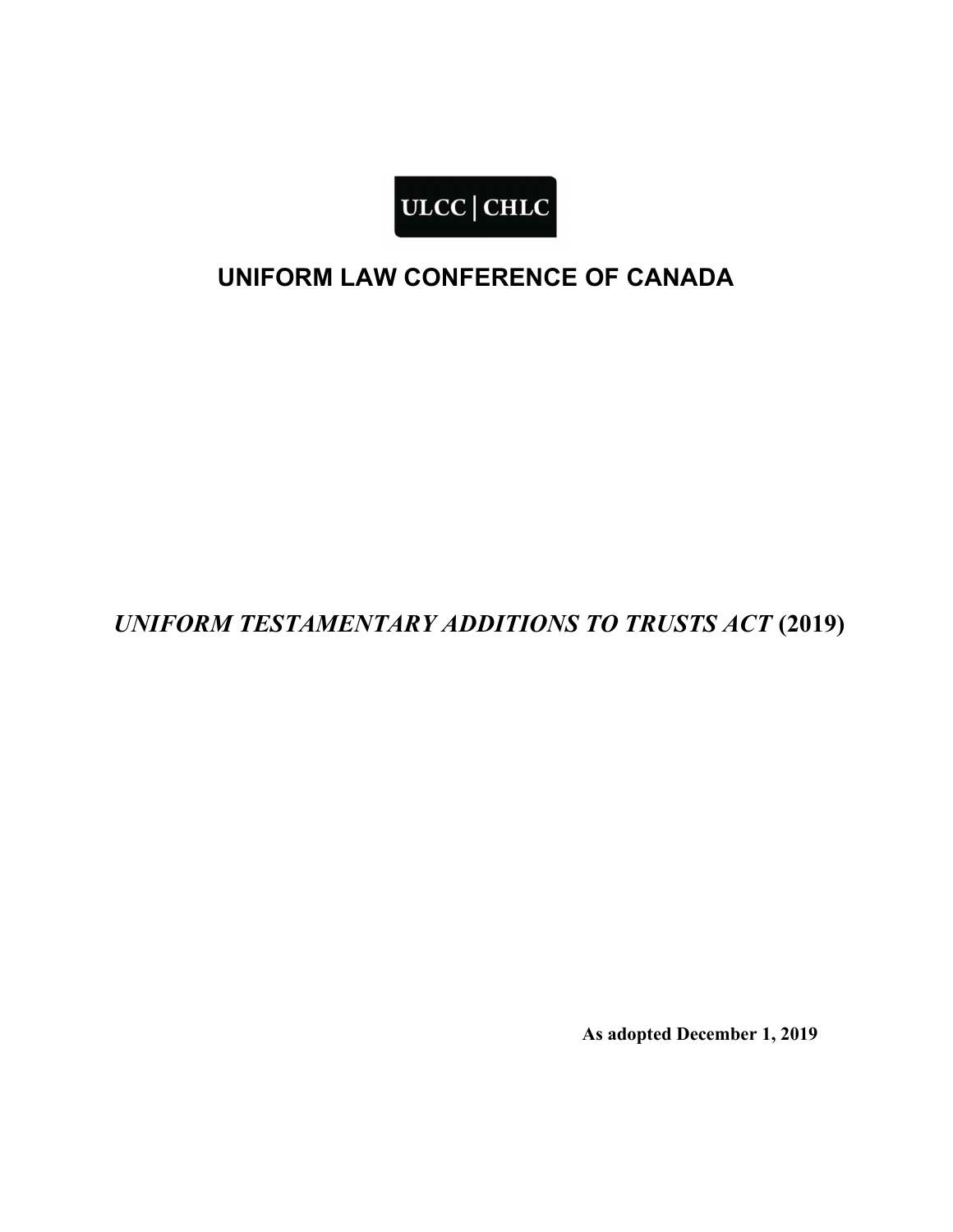This document is a publication of the Uniform Law Conference of Canada. For more information, please contact info@ulcc-chlc.ca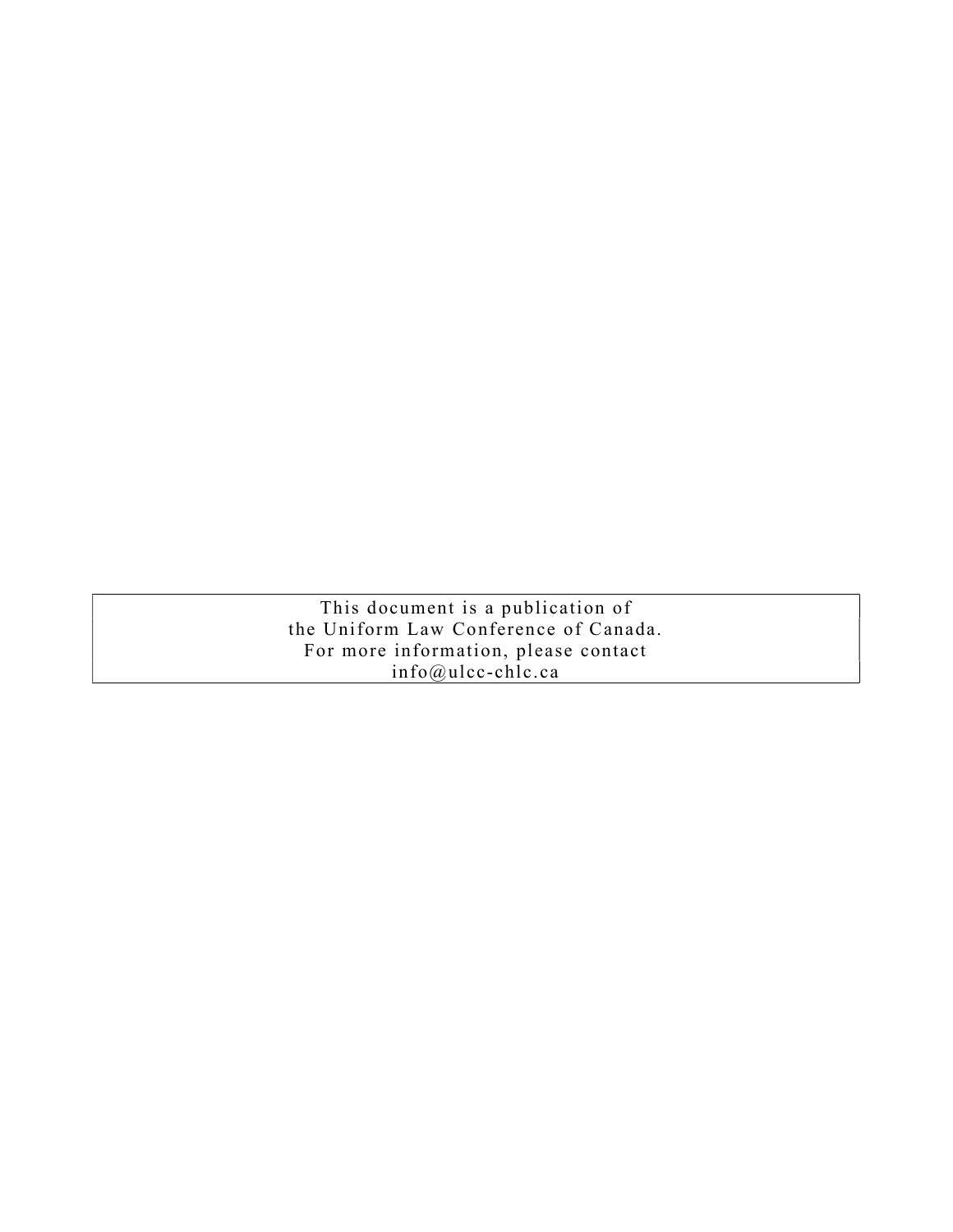# Introduction

[1] The Act is divided into 5 sections

[2] Section 1 defines terms used in the Act.

[3] Section 2 allows a testator to make a testamentary disposition to a trust established or to be established. It may be established by the testator, by the testator and some other person or persons or by some other person or persons, if the trust is identified in the will. The terms of the trust must be identified in a written instrument executed before or currently with the execution of the will. A gift may also be made to a trust contained in the valid will of a person who has predeceased the testator.

[4] Subsections (2) and (3) of section 2 make it clear that additions to a trust may be made through designation of a trust as a beneficiary outside a will, including life insurance, RRSP's, RRIF's, TFSA's, pensions, and other instruments in which a person may designate a beneficiary. Subsection (2) was in the original Act; subsection (3) is new, as is the definition of "plan" in section 1.

[5] Subsection (4) of section 2 states that the disposition made under subsection (1) shall not be invalid because the trust is amendable or revocable or was amended after the execution of the will or after the death of the testator.

[6] Section 3 provides that property be administered and disposed of in accordance with the provisions of the instrument or will setting forth the terms of that trust, and not held as a separate testamentary trust. Amendments to the trust before the death of the testator are valid, and any amendments to the trust after the death of the testator would also be valid unless the will of the testator shows a contrary intent.

[7] Section 4 provides that the revocation or termination of a trust to which a testator has disposed property before the death of the testator shall cause the disposition to lapse.

[8] Section 5 is different from the 1968 section. The 1968 Act provided that the Act was not retroactive. This is changed to allow a pour over disposition in a will made prior to the Act, but only if the testator died after the effective date of the Act.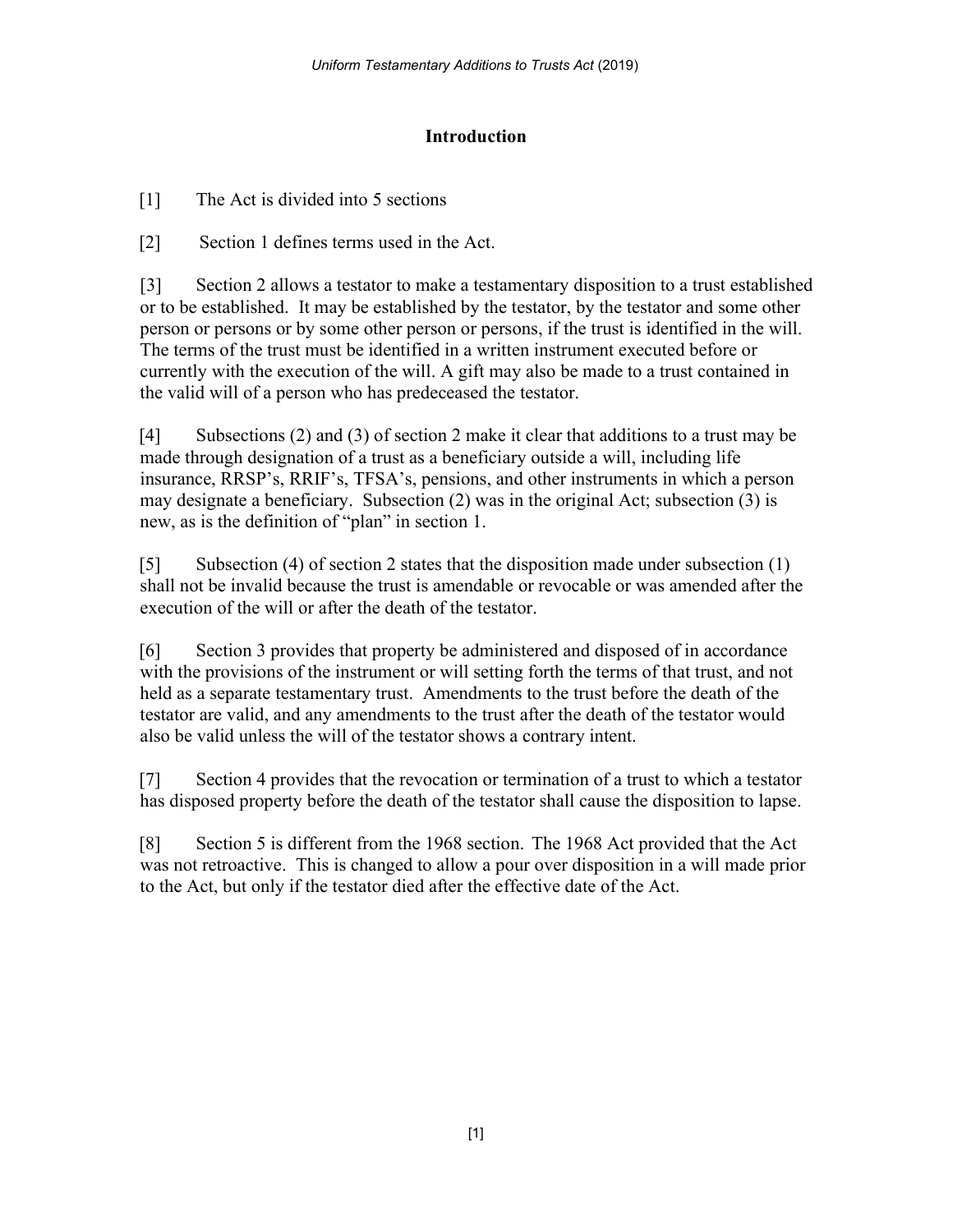# Testamentary Additions to Trusts Act (2019)

## 1. In this Act:

"disposition" includes a bequest, a legacy, a devise and the exercise of a power of appointment;

"plan" means:

a. a pension, retirement, welfare or profit-sharing fund, trust, scheme, contract or arrangement for the benefit of employees, former employees, agents or former agents of an employer or their dependants or beneficiaries, whether created by or pursuant to a statute or otherwise,

b. a fund, trust, scheme, contract or arrangement for the payment of an annuity for life or for a fixed or variable term or under which money is paid for the purpose of providing, on the happening of a specified event, for the purchase of, or the payment of, an annuity for life or for a fixed or variable term, whether created before or after this section comes into force,

c. a registered retirement savings plan or registered retirement income fund as defined in the Income Tax Act (Canada),

d. a Tax Free Savings Account within the meaning of section 146.2 of the Income Tax Act (Canada), or

e. a fund, trust, scheme, contract or arrangement prescribed in the regulations.

# Comment:

The definition of "disposition" is intended to update the use of the terms "devise" and "bequest" in the original Act, and to include the use of the exercise of a power of appointment. Each jurisdiction will need to determine whether they wish to retain the reference to devise and bequeath or use another term such as "gift".

The definition of "plan" is included for the purpose of subsection 2(3).

2. (1) A testator may by will make a disposition, the validity of which is determinable by the law of (name of province), to the trustee or trustees of a trust established or to be established

a. By the testator;

b. By the testator and some other person or persons; or

c. By some other person or persons, if the trust, regardless of the existence, size or character of the corpus thereof, is identified in the will of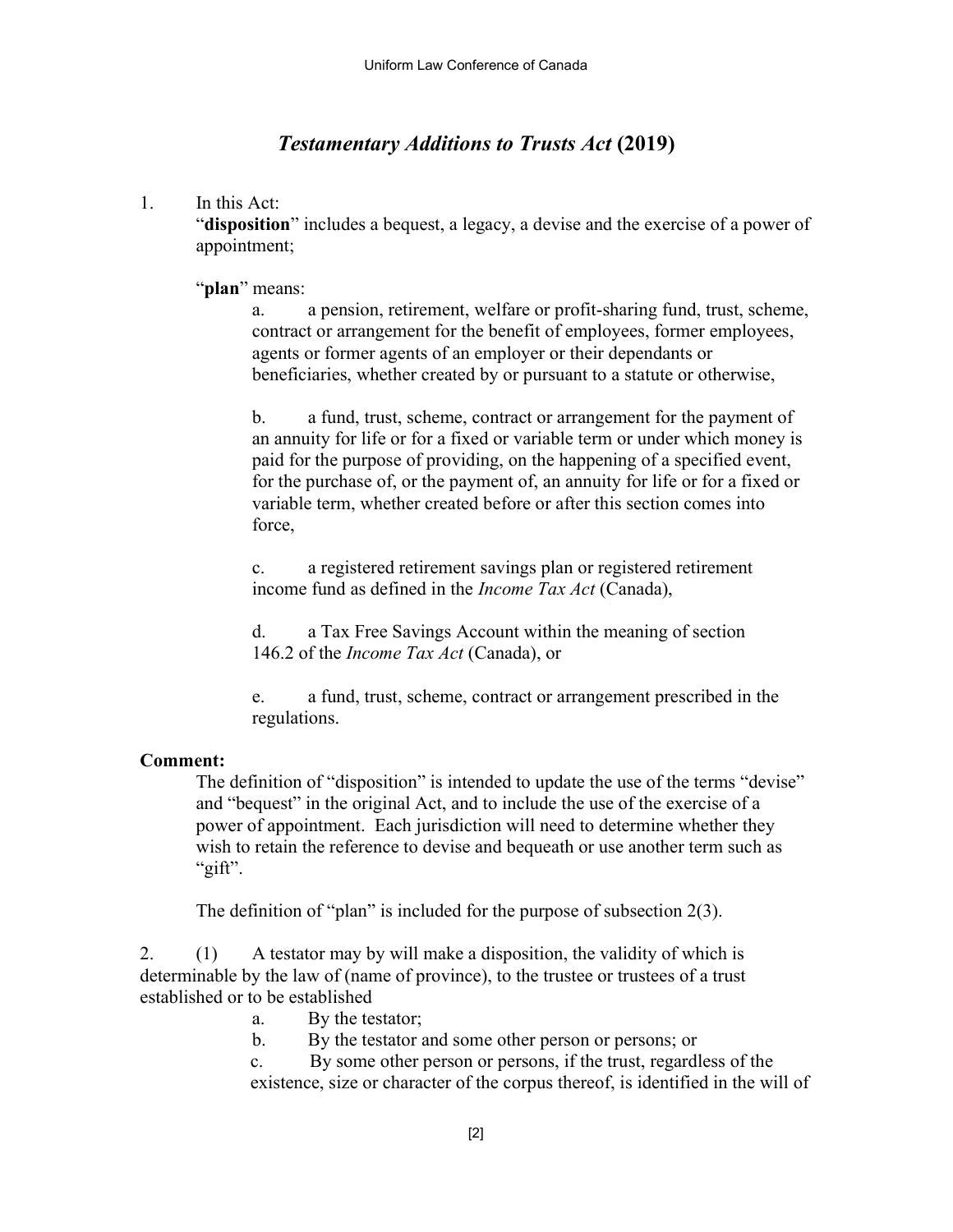the testator and the terms of the trust are set forth;

d. In a written instrument, other than a will, executed before or currently with the will of the testator; or

e. In the valid last will of a person who has predeceased the testator.

#### Comment:

The wording removes any doubt that the receptacle trust can be one established not only by the testator or by the testator and another or others, but also by a person or persons other than the testator.

The Act requires that the trust instrument, in the case of a pour-over to an *inter* vivos trust, actually had been executed before or contemporaneously with the will. Parenthetically, it should be noted that where a trust and a pour-over will are executed at the same time as integral parts of an estate plan, testators and their counsel are relieved from the necessity of making certain that the trust has been executed before the pour-over will. The pour-over is valid under this provision as long as the signing of both instruments takes place as part of the same transaction.

The phrase 'or to be established' would seem to contemplate trusts created after the execution of the will, an apparent inconsistency with language which appears later in the Act. Actually, it has a different meaning and was deliberately included for a different reason. It recognizes any distinction which may exist between trusts established by a written instrument and trusts established when the corpus is added sometime after the trust instrument is written (such as an insurance trust) and is intended to cover both situations.

A potentially troublesome problem in the application of the doctrine of independent significance was just how large, relatively speaking, the corpus of a pour-over trust had to be before it was significant enough to support the pourover. The Uniform Act removes any requirement of testing the independent significance of the corpus of the receptacle trust. In fact, it goes much further. It eliminates the necessity that there be a trust corpus. One might ask if the Uniform Act and any other statutes which contain similar language, 'create a new kind of institution, a trust without a corpus'. This is exactly what the Act does, but it is submitted to those who might be troubled by this result, that it is better to have resolved the problem in this way than to perpetuate the doubts and uncertainties about exactly what is required to support a pour-over.

Subsection (1)(e) validates pour-overs to the testamentary trusts of others, but limits them to trusts contained in the will of a second testator who has predeceased the testator whose will contains the pour-over, thereby eliminating the possibility of a pour-over to a trust contained in an ambulatory will. While it is not at all clear whether the second testator must have predeceased the testator whose will pours over at the time of the execution of the latter's will or at the time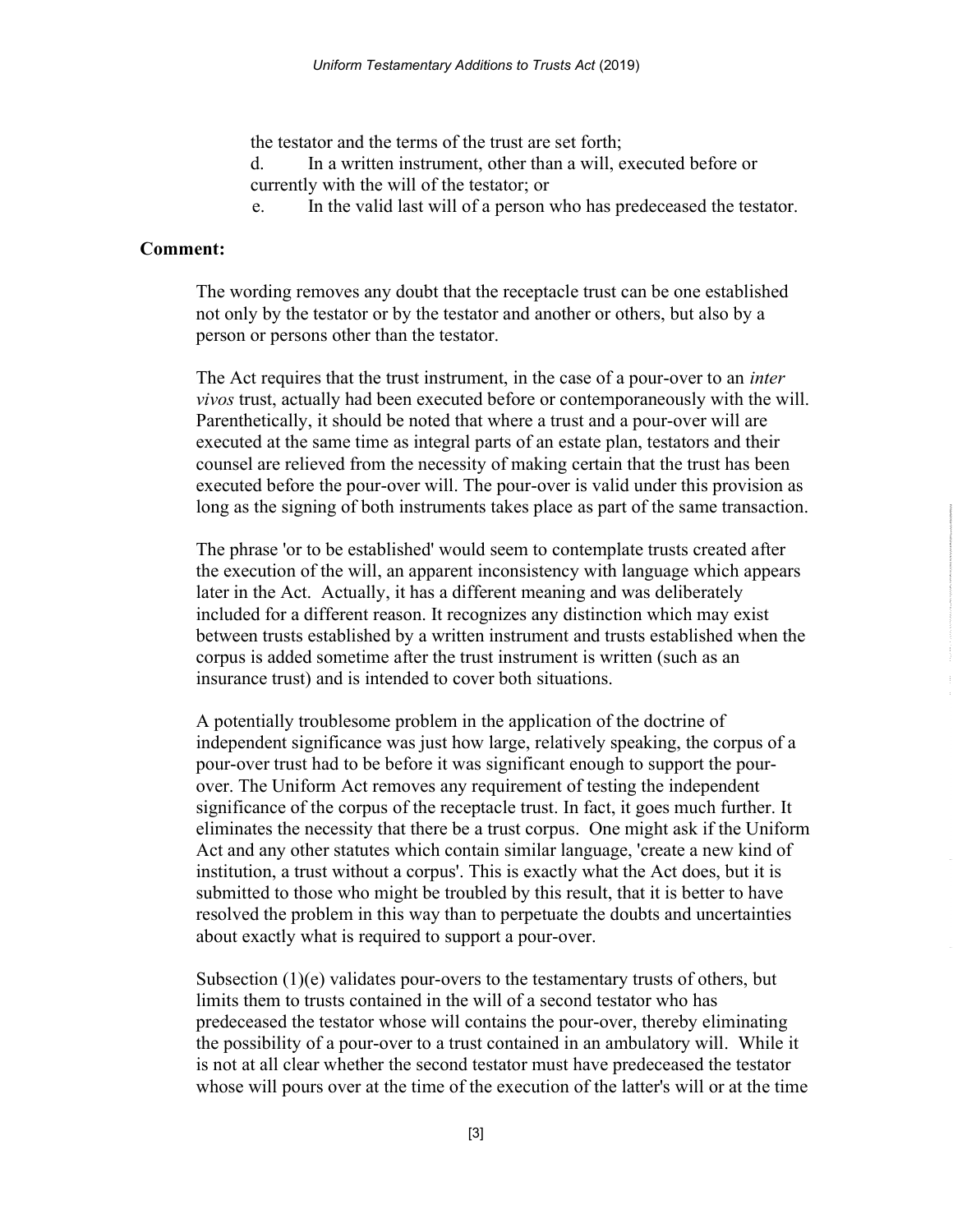of his death, the sense of the Act would seem to require the first result. First of all, even though a will has been properly executed by a competent testator, it could be argued that its validity does not become certain until it is admitted to probate without contest. Secondly, since it is the intent of the Act to eliminate the possibility of a pour-over to an ambulatory will, the only way this can be achieved is to validate pour-overs only to wills which can never be changed or revoked because the death of the second testator has intervened.

(2) A trust mentioned in subsection (1) includes a funded or unfunded life insurance trust, notwithstanding that the settlor has reserved any or all rights of ownership of the insurance contract.

#### Comment:

At common law, under the doctrine of independent significance, the retention and control of some or all of the ownership rights in the insurance contracts, leaving the trustee with the mere expectancy of receiving the insurance proceeds on the death of the insured, may have been enough to deprive the insurance trust of the significance it needed to support a pour-over. This provision in the Act wisely removes any question of the validity of a pour-over to such a trust.

(3) A trust mentioned in subsection (1) includes a funded or unfunded trust for the proceeds of a plan, notwithstanding that the settlor has reserved any or all rights of ownership of the plan.

#### Comment:

There has been a substantial increase in estate planning tools that allow assets to pass outside of a will. When the ULCC published its report in 1968, one of the few assets that allowed the designation of a beneficiary in an instrument outside a will was life insurance. We now have the ability to designate a beneficiary of Registered Retirement Savings Plans, Registered Retirement Income Funds, Tax Free Savings Accounts, pensions, annuities, (which are defined above as a "plan") and insurance products such as segregated funds as well as RRSP's and RRIF's that meet the definition of insurance under each jurisdiction's insurance legislation. All of this can be accomplished by the signature of the owner, without the necessity of complying with the formalities of wills legislation.

Section 2(2) of the Act was included for the reason outlined in the comment above on that subsection. The same holds true for a "plan" as defined in section 1. This subsection makes it clear that an addition to a trust may be accomplished by a designation of a trustee of a trust which is intended to hold the proceeds of a plan. Provincial insurance statutes govern the designation of beneficiaries of insurance products. Other provincial statutes govern the designation of beneficiaries of non-life insurance products (for example pensions and bank RRSP's). Each jurisdiction will need to determine which statutes require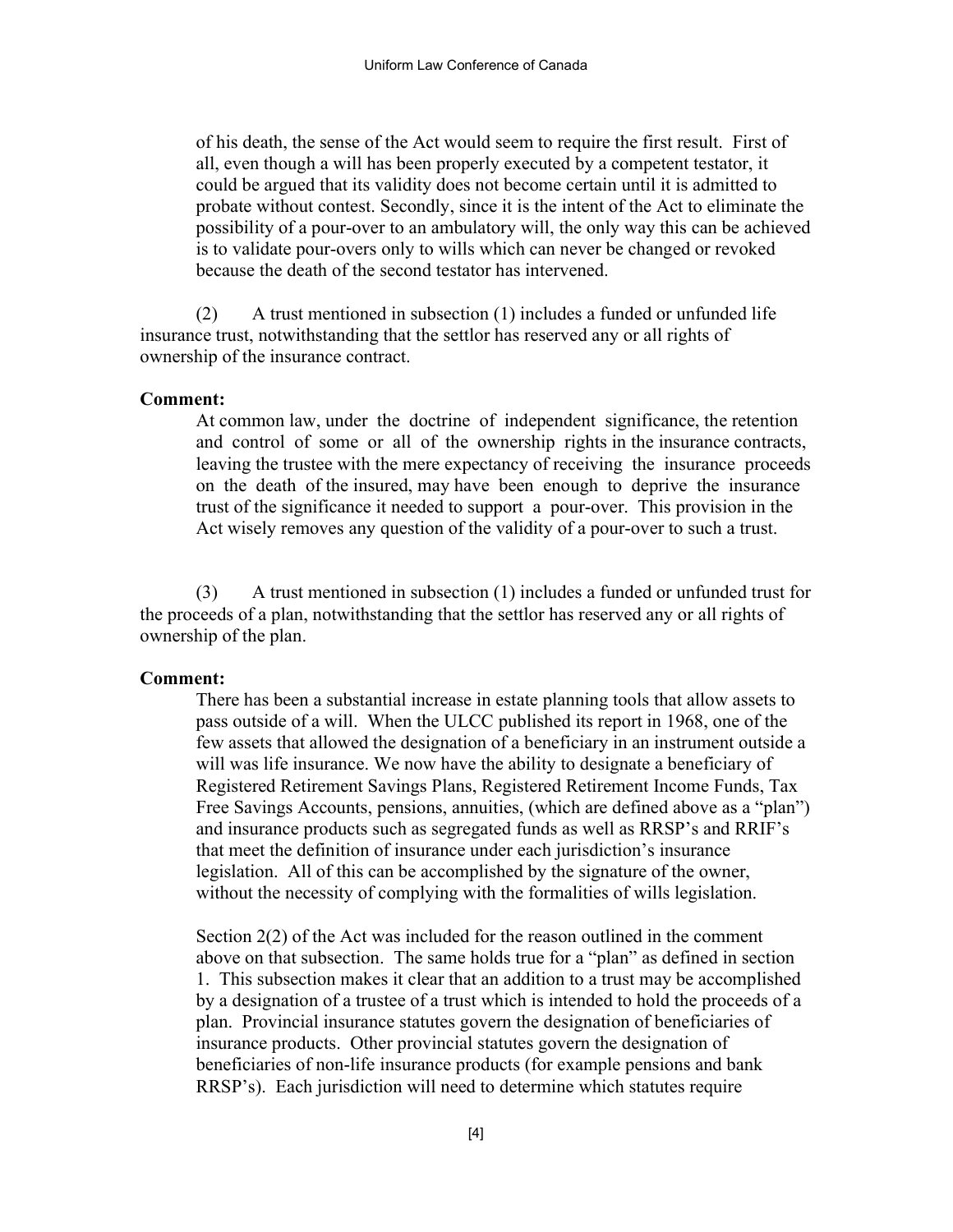amendment to implement the recommendations.

(4) A disposition made under subsection (1) shall not be invalid because the

trust

a. Is amendable or revocable or both; or

b. Was amended after the execution of the will or after the death of the testator.

### Comment:

A pour-over to a revocable, amendable trust is not invalid because the testator amends it during his or her lifetime or another person does so either before or after the testator's death.

3. (1) Where, in accordance with the provisions of section 2, a testator makes a disposition of property to a trustee or trustees, unless the will of the testator otherwise provides, the property so disposed

a. Shall not be deemed to be held under a testamentary trust of the testator but shall become part of the trust to which it is given; and

b. Shall be administered and disposed of in accordance with the provisions of the instrument or will setting forth the terms of that trust.

# Comment:

In brief, there is an actual pour-over and a single, non-testamentary trust results.

The phrase "unless the will of the testator otherwise provides" is included to reserve to the testator the power to provide by his or her will for results other than those contemplated by the provisions which follow it. Without this language, there might have been some doubt as to whether or not the testator was precluded from making other provisions in his or her will.

(2) A trust to which property is disposed by a testator includes a. Any amendments made thereto before the death of the testator, notwithstanding that the amendments were made before or after the execution of the will of the testator; and b. Unless the Court, in interpreting the will of the testator, finds that the testator had a contrary intention, any amendments to the trust after the death of the testator.

# Comment:

This language is consistent with the intent of the Act to codify an exception to Wills legislation by validating pour-overs to trusts amended after the execution of the pour-over will, including amendments after the death of the testator.

The testator is presumed to be content with the pour-over trust as it stood at the